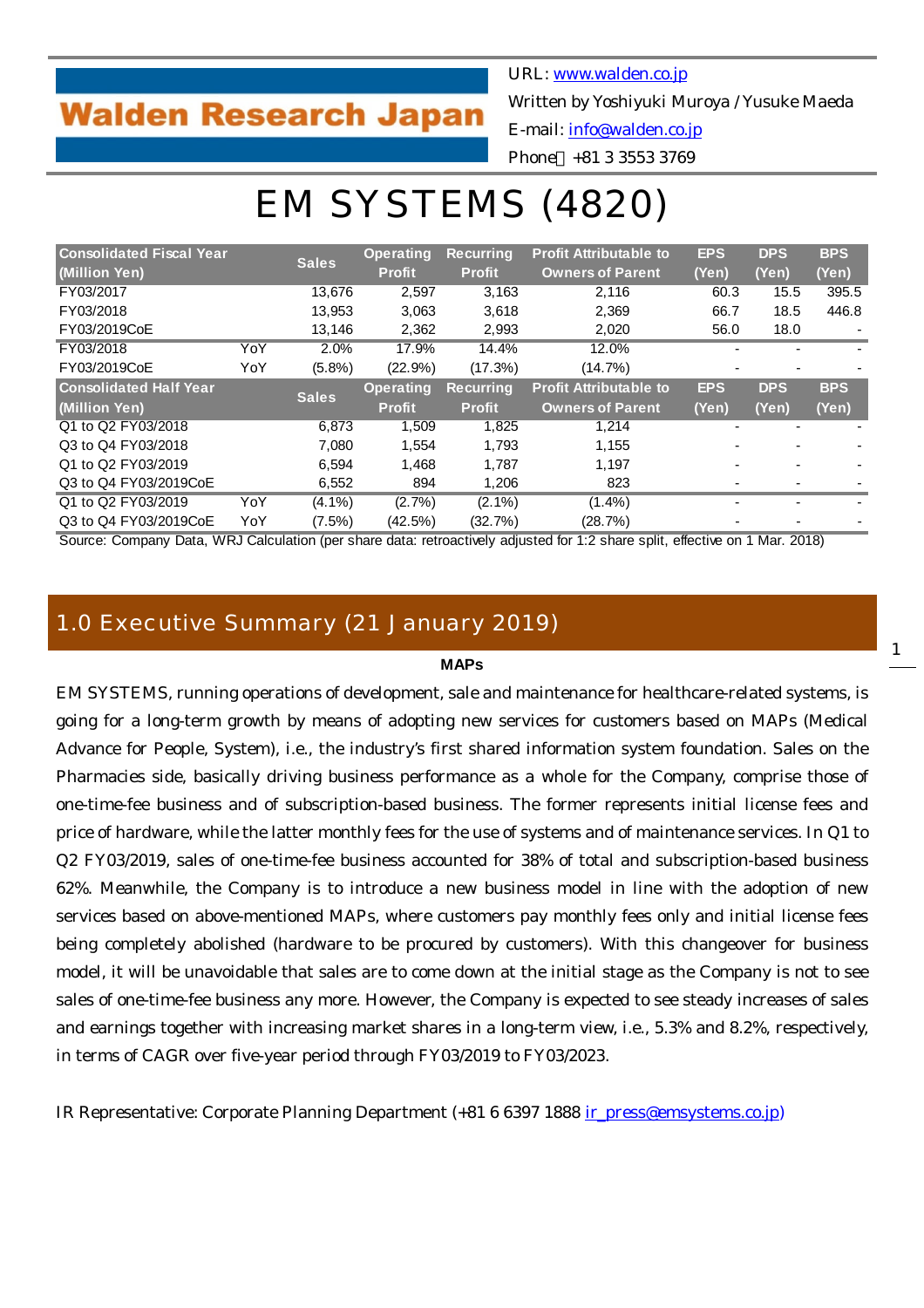## Company Profile

| Development, Sale and Maintenance for Healthcare-related Systems |                                                                                                                   |  |  |  |  |  |  |
|------------------------------------------------------------------|-------------------------------------------------------------------------------------------------------------------|--|--|--|--|--|--|
| <b>Company Name</b>                                              | EM SYSTEMS CO., LTD.                                                                                              |  |  |  |  |  |  |
|                                                                  | <b>Website (Japanese)</b>                                                                                         |  |  |  |  |  |  |
|                                                                  | <b>IR Information (English)</b>                                                                                   |  |  |  |  |  |  |
|                                                                  | System Integrate<br><b>Share Price (Japanese)</b>                                                                 |  |  |  |  |  |  |
| <b>Established</b>                                               | 23 January 1980                                                                                                   |  |  |  |  |  |  |
| Listing                                                          | 13 November 2012: Tokyo Stock Exchange 1st Section (ticker: 4820)<br>2 May 2003: Tokyo Stock Exchange 2nd Section |  |  |  |  |  |  |
|                                                                  |                                                                                                                   |  |  |  |  |  |  |
|                                                                  | 15 December 2000: Tokyo Stock Exchange JASDAQ                                                                     |  |  |  |  |  |  |
| Capital                                                          | ¥2,508m (as of the end of September 2018)                                                                         |  |  |  |  |  |  |
| No. of Shares                                                    | 36,516,600 shares, including 1,147,106 treasury shares (as of the end of Sep. 2018)                               |  |  |  |  |  |  |
| <b>Main Features</b>                                             | Leading the market on the Pharmacies side with 32% share, while 3% on the<br>$\bullet$                            |  |  |  |  |  |  |
|                                                                  | Clinics side and 0.7% on nursing care                                                                             |  |  |  |  |  |  |
|                                                                  | Going for 50%, 10% and 5%, respectively, by FY03/2023                                                             |  |  |  |  |  |  |
|                                                                  | Benefiting from launch of MAPs (Medical Advance for People, System)                                               |  |  |  |  |  |  |
| <b>Business Segments</b>                                         | . Business for Pharmacies and related businesses                                                                  |  |  |  |  |  |  |
|                                                                  | . Business for Clinics and related businesses                                                                     |  |  |  |  |  |  |
|                                                                  | . Other business                                                                                                  |  |  |  |  |  |  |
| <b>Top Management</b>                                            | Chairman & CEO: Kozo Kunimitsu                                                                                    |  |  |  |  |  |  |
|                                                                  | President & COO : Kenji Ohishi                                                                                    |  |  |  |  |  |  |
| <b>Shareholders</b>                                              | Kokko Co., Ltd. 34.93%, MEDIPAL HOLDINGS CORPORATION 9.98<br>(as of the                                           |  |  |  |  |  |  |
|                                                                  | end of September 2018: the ratio of shares held against the number of shares                                      |  |  |  |  |  |  |
|                                                                  | outstanding but for treasury shares)                                                                              |  |  |  |  |  |  |
| Headquarters                                                     | Yodogawa-ku, Osaka, JAPAN                                                                                         |  |  |  |  |  |  |
| No. of Employees                                                 | Consolidated: 513, Parent: 409 (as of the end of September 2018)                                                  |  |  |  |  |  |  |

Source: Company Data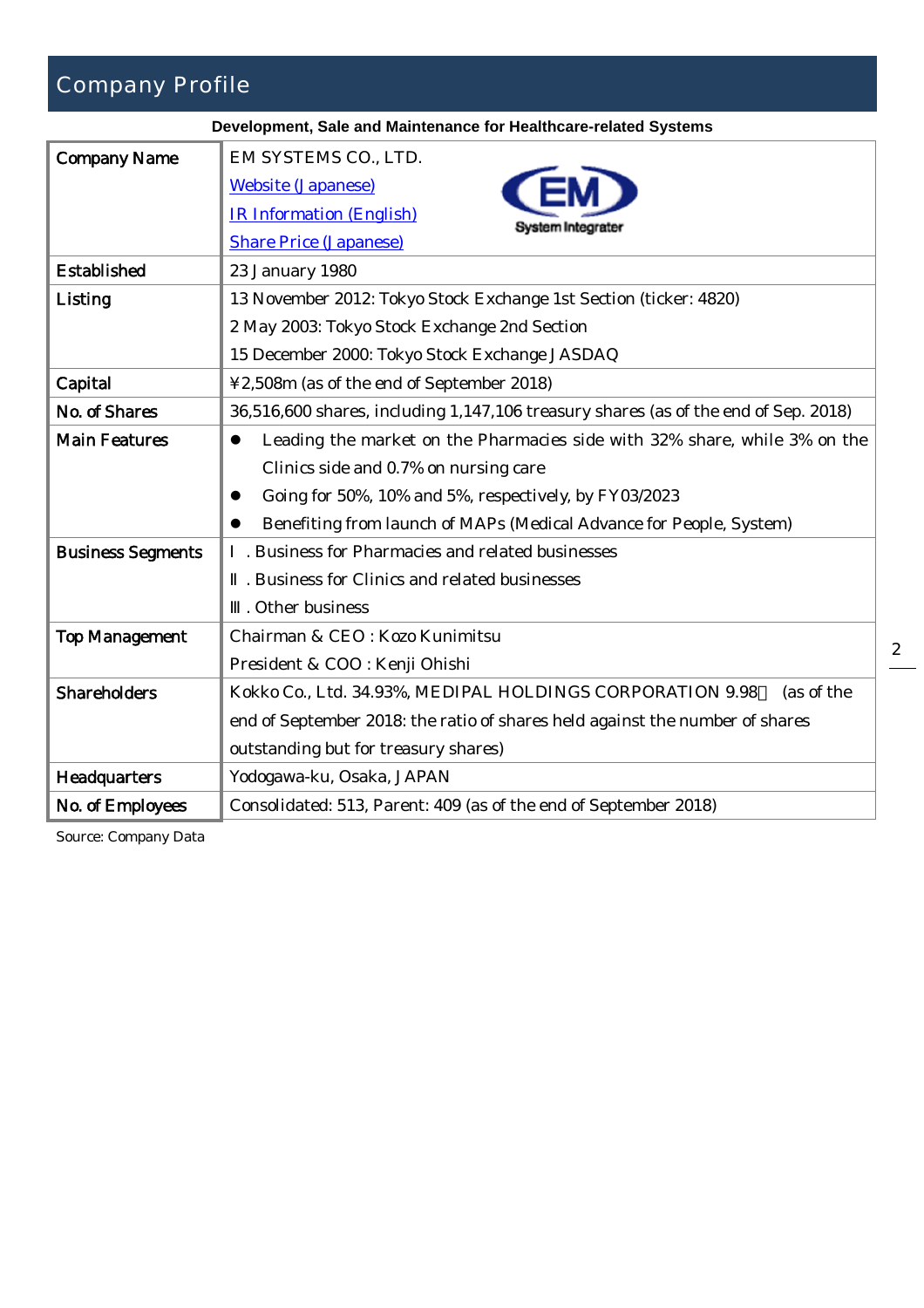## 3.0 Recent Trading and Prospects

#### **Q1 to Q2 FY03/2019 Results**

In Q1 to Q2 FY03/2019, sales came in at ¥6,594m (down 4.1% YoY), operating profit ¥1,468m (down 2.7%), recurring profit ¥1,787m (down 2.1%) and profit attributable to owners of parent ¥1,197m (down 1.4%), while operating profit margin 22.3% (up 0.3% points).



Source: Company Data, WRJ Calculation

By business segment, Pharmacies saw sales of ¥5,263m (down 6.4%), operating profit of ¥1,365m (down 3.9%) and operating profit margin of 25.9% (up 0.5% points). Having accounted for 79.8% of sales as a whole for the Company and 92.9% of operating profit (before adjustments), this business segment is crucially important for business performance as a whole for the Company. Meanwhile, sales of one-time-fee business came in at ¥2,020m (down 18.7%) and sales of subscription-based business ¥3,242m (up 3.3%). In regards to one-time-fee business, the Company saw sales on large-scale project of hardware associated with medical fee revision on an OEM basis (for another business in the industry) during the same period in the previous year, which did not reappear. In regards to sales of subscription-based business, the Company saw increases in line with the increases of customers.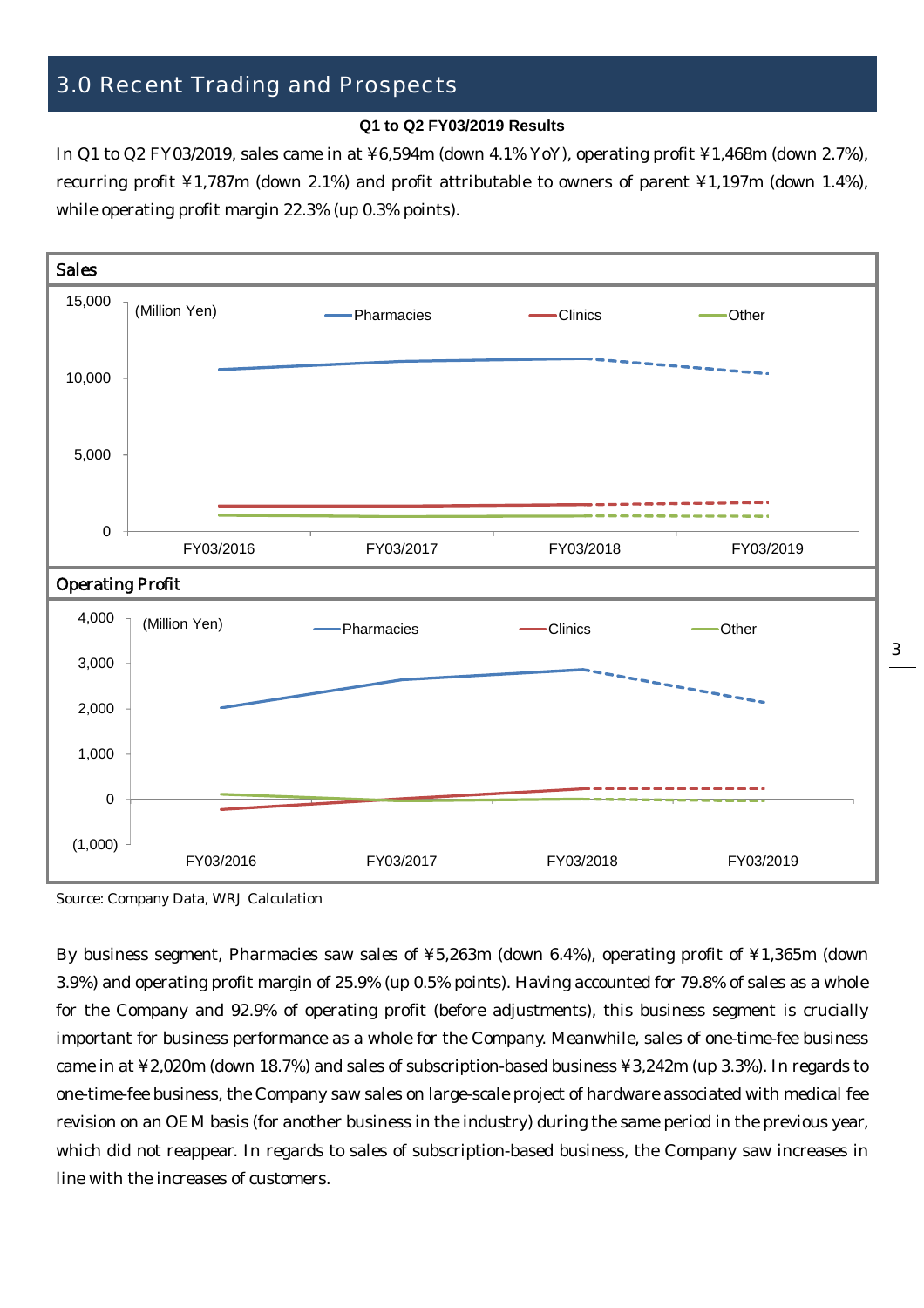On the Pharmacies side, the Company provides customers, i.e., pharmacies with solutions. Pharmacies prescribe medication in exchange for self-pay burden regulated by health insurance to be computed through medical remuneration points based on prescription brought by patients, while gaining the remainder but for self-pay burden by means of insurance claim based on receipt (medical fee bill). Meanwhile, the Company is in charge of providing pharmacies, mainly those of sole proprietorship, with systems to cope with expertise and complicated computation indispensable in all those operations in regards to both the former and the latter. More than half of the number of contracts is of sole proprietorship (the rest: major chain stores), while the Company leads the market with 32% share. Own sales representatives are keen on speaking to pharmacies run on a sole proprietorship basis all the time, which is one of the strengths with the Company. Generally speaking, competitors are inclined to sales promotions based on outsourcing mainly targeting pharmacies of major chain stores, according to the Company.

Clinics saw sales of ¥871m (up 2.3%), operating profit of ¥122m (up 59.7%) and operating profit margin of 14.0% (up 5.1% points). Sales of one-time-fee business came in at ¥430m (up 1.8%) and sales of subscription-based business ¥441m (up 2.8%). Here, the Company is in charge of providing non-bed clinics (almost 100,000 run in Japan) with solutions based on integrated systems to cope with both receipt and electronic health record. On top of this, Other saw sales of ¥513m (up 6.5%), operating profit of negative ¥17m (versus ¥3m during the same period in the previous year) and operating profit margin of negative 3.3% (down 4.0% points). The Company sees favorable business performance in regards to operations to run own pharmacies, but having been in the middle of reconsiderations on strategy for nursing care systems for some time.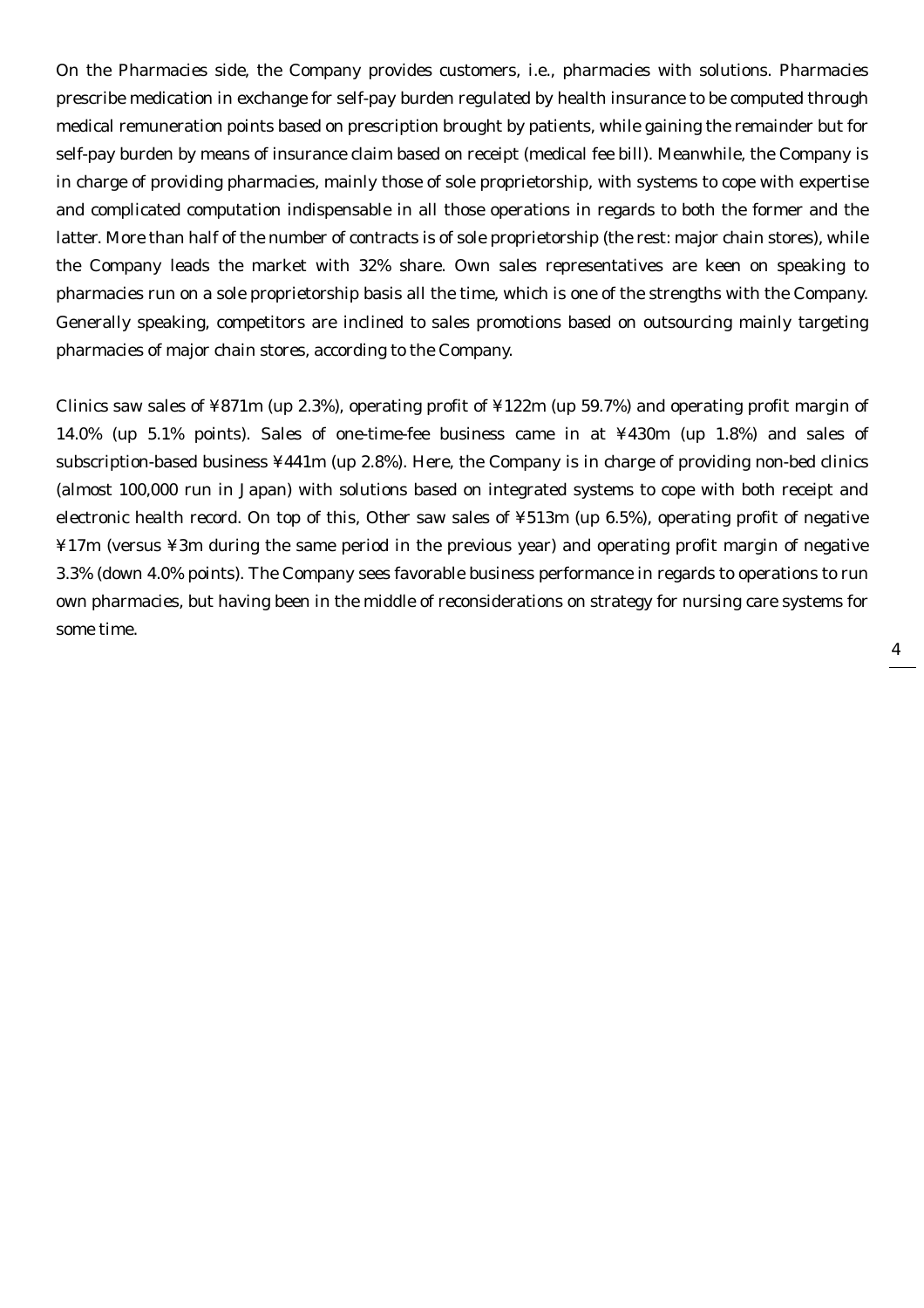#### **FY03/2019 Company Forecasts**

FY03/2019 Company forecasts (revised on 9 November 2018) are going for prospective sales of ¥13,146m (down 5.8% YoY), operating profit of ¥2,362m (down 22.9%), recurring profit of ¥2,993m (down 17.3%) and profit attributable to owners of parent of ¥2,020m (down 17.7%), while operating profit margin of 18.0% (down 4.0% points). At the same time, Company forecasts are going for prospective dividend of ¥18.0 per share, implying payout ratio of 32.2%.



Source: Company Data, WRJ Calculation (Q3 and Q4 FY03/2019: H2 Company forecasts pro rata)

When compared with initial Company forecasts, prospective dividend has remained unchanged, but sales and earnings upgraded at the release of Q1 to Q2 results. Sales have been upgraded by ¥271m (2.1%) and operating profit by ¥854m (56.6%). Sales are driven by a trend that replacement from existing hardware to new hardware is making progress rather more quickly than initially expected, while expenses are falling short because of unexpected capitalization for some parts of R&D expenses associated with MAPs (Medical Advance for People, System).

By business segment, Company forecasts assume prospective sales of ¥10,311m (down 8.8%), operating profit of ¥2,144m (down 25.3%) and operating profit margin of 20.8% (down 4.7% points) on the Pharmacies side. Also in H2, sales are to be negatively affected by non-reappearance of aforementioned large-scale project associated with medical fee revision over the same period in the previous year. Meanwhile, on 4 January 2019, the Company launched "MAPs for CLINIC" on the Clinics side, which is the first MAPs series, prior to the mainstay Pharmacies. This is another negative factor on the Pharmacies side in that the Company currently focuses own sales promotion resources on "MAPs for CLINIC".

5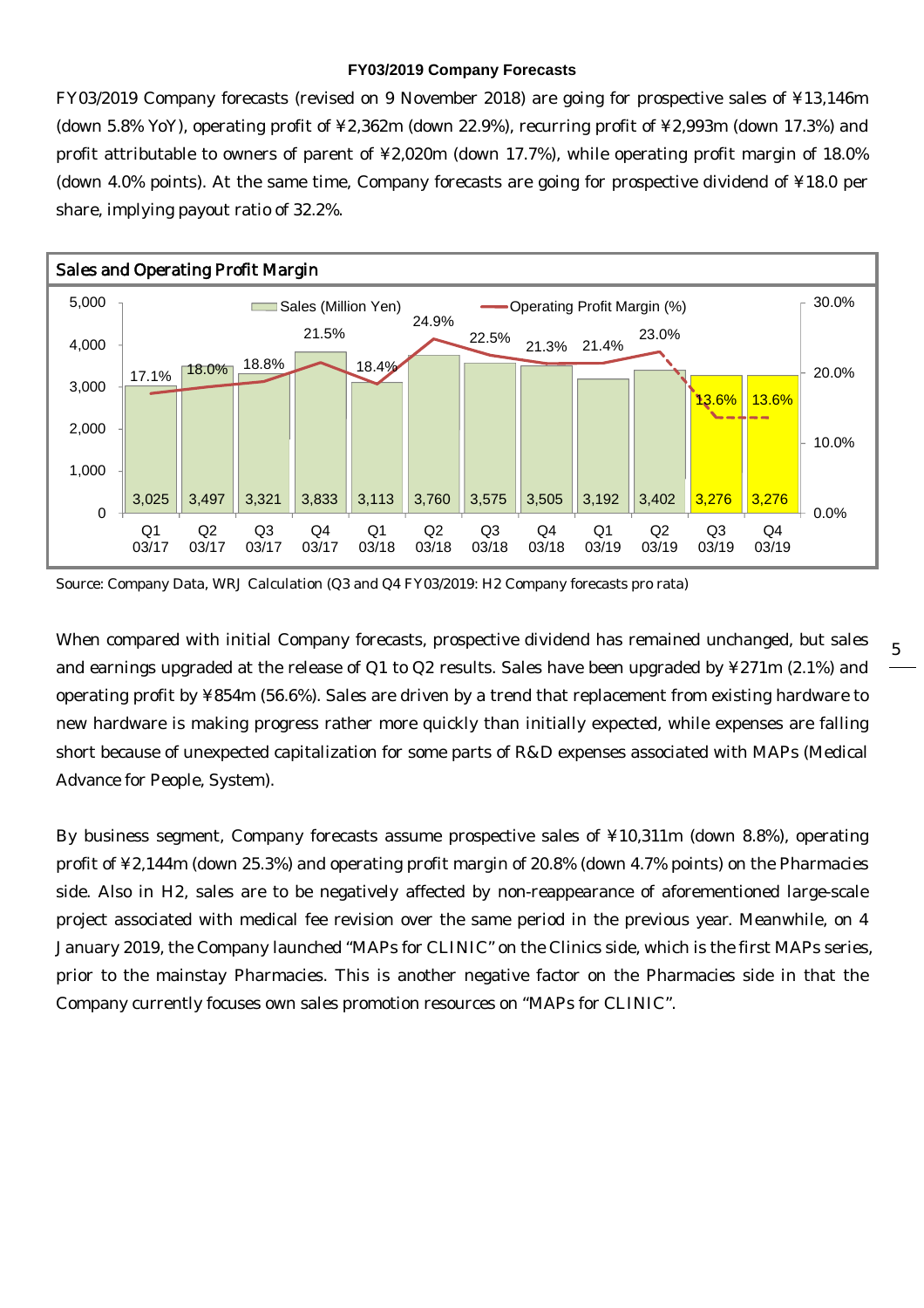### **Long-Term Prospects**

On 9 May 2018, the Company released 5-year projection or new midterm management plan (FY03/2019 to FY03/2023), calling for prospective sales of ¥18,045m, operating profit of ¥4,552m and operating profit margin of 25.2% in the last year of the plan, i.e., FY03/2023. When based on FY03/2018 results, the plan is calling for CAGR of 5.3% for sales and 8.2% for operating profit during the same period.



Source: Company Data, WRJ Calculation

As subsequent events, the Company mentions that some parts of R&D expenses associated with MAPs (Medical Advance for People, System) are now capitalized. Thus, expenses are to get smaller in FY03/2019 as mentioned earlier, while prospective expenses in the following years are to get larger to the same extent. Meanwhile, in line with changeover to MAPs series, sales of one-time-fee business are to disappear and thus short-term business performance is expected to adjust. Still, longer-term, this changeover is expected to drive own market shares not only on the mainstay Pharmacies side but also on the Clinics side and for nursing care.

In regards to "MAPs for PHARMACY", currently developed on the Pharmacies side, the Company is trying to get at the launch as early as possible towards the end of FY03/2020, which is expected to be followed by launch of "MAPs for NURSING CARE" for nursing care systems belonging to Other by business segment.

Prior to the mainstay Pharmacies, the Company developed and launched MAPs series on the Clinics side with a reason that this should eventually lead to business performance more favorable. As is recognized in the history of separation of dispensary from medical practice, it used to be the case that medical institutions are in charge of preparing a medicine. Give this fact, the Company believes it should be more efficient to make progress with those on the Clinics side as the basic frame first of all and then moving on to Pharmacies as the former is more integrated than the latter. In other words, being appreciated on the Clinics side should naturally result in appreciation on the Pharmacies side, driving the Company's strategy to increase market shares across the board.